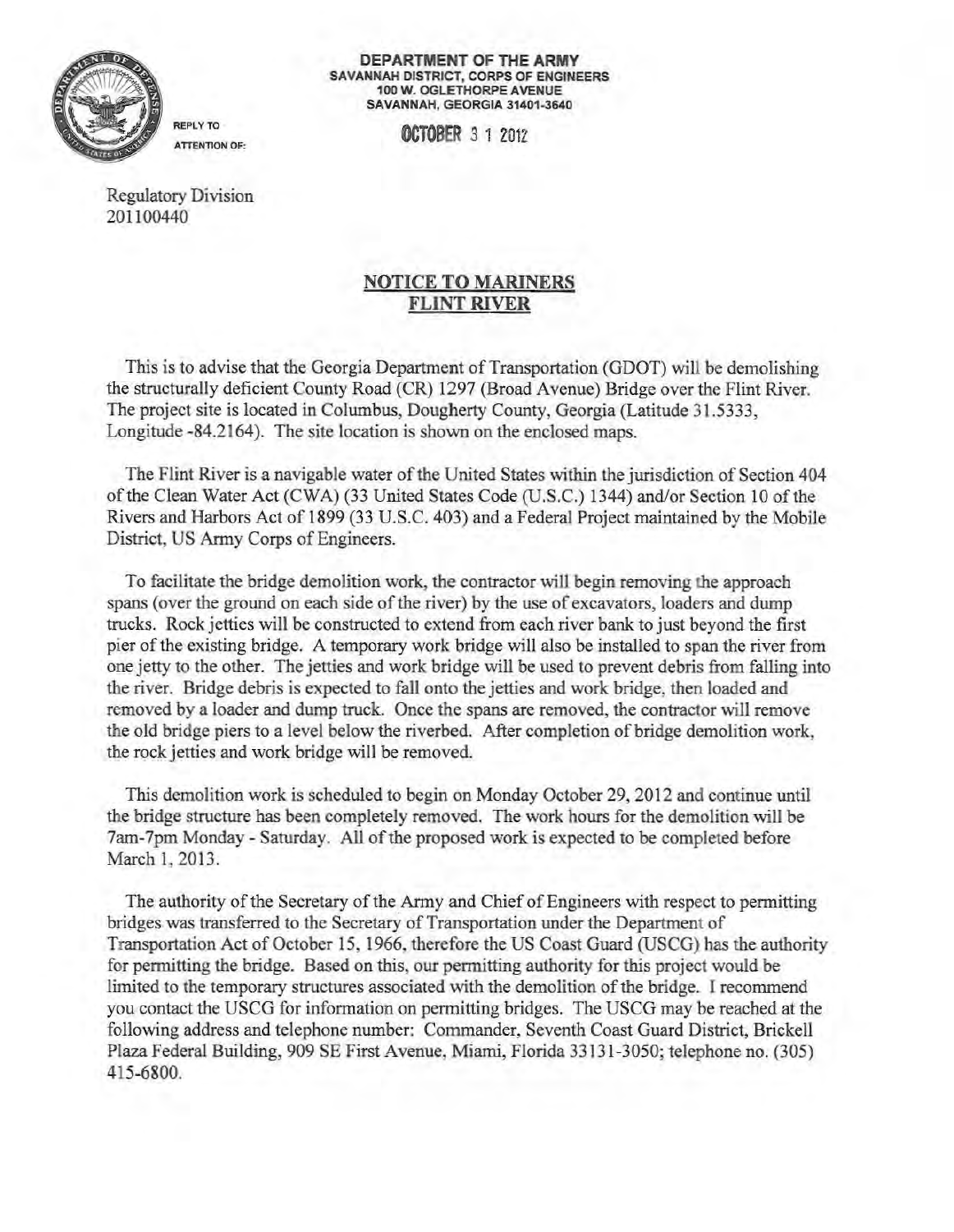Anyone desiring further information may contact either Mr. Scott Chambers, GDOT District Construction Engineer at 229-386-3304 and or Mr. Derrick Wilkerson, GDOT Construction Project Manager at 229-430-4198.

If you have any questions regarding this notice, please contact Mr. Stanley J, Knight, Project Manager, Coastal Branch, Regulatory Division, at (912) 652-5348.

Enclosures

- 1. Attachment "A": Project Location Map
- 2. Attachment "B": Project Location
- 3. Attachment "C": Project Vicinity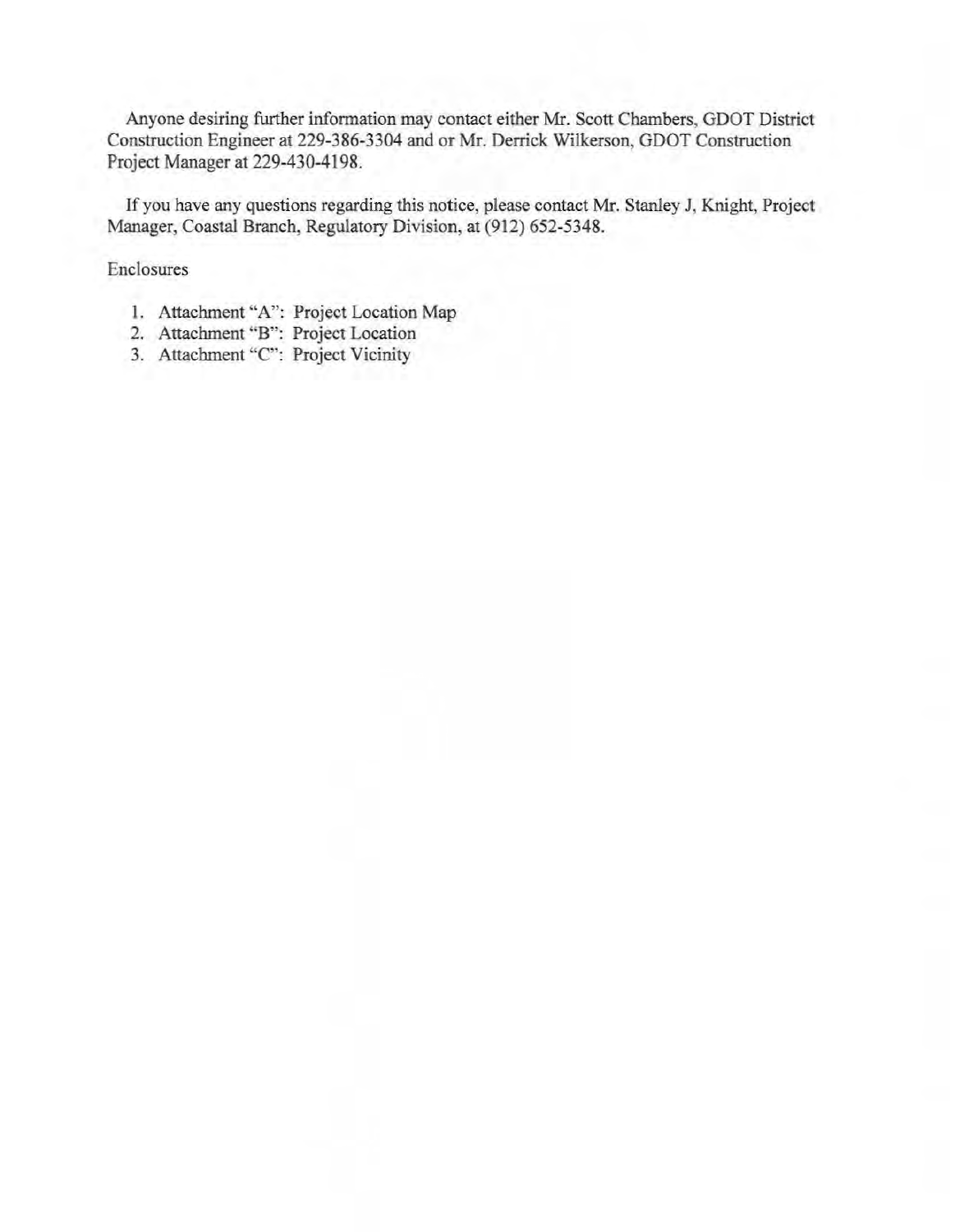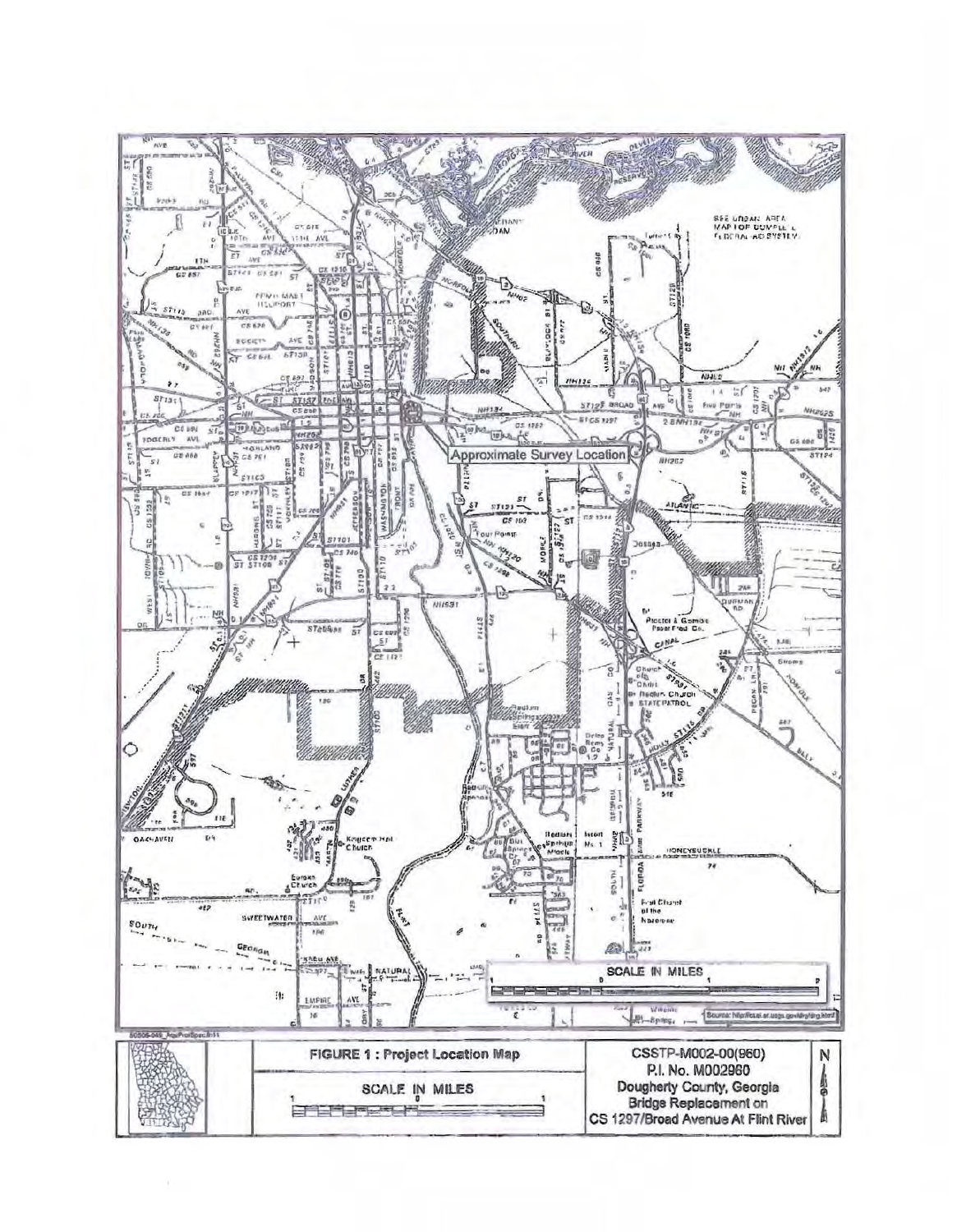

**Figure** 1·1 **Project Location** 

FHWA Biological Assessment Chapter 1 - Project Overview CSSTP-M002-00(960) and CSHPP-0007-00(550), Dougherty County, PI Nos. M002960 and 0007550 January 20, 2011